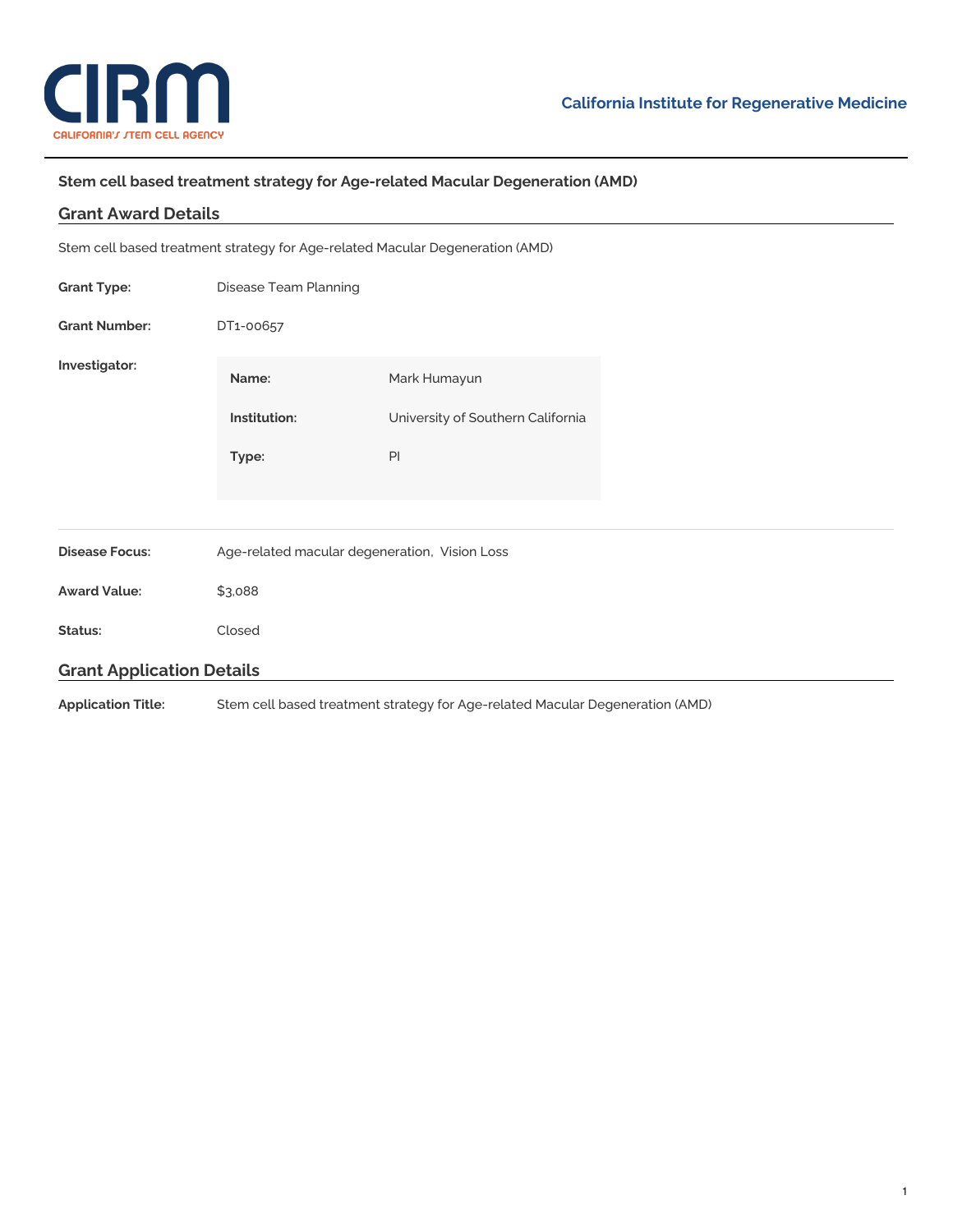**Public Abstract:** Retinal degeneration represents a group of blinding diseases that are increasingly impacting the health and well being of Californians. It is estimated that by 2020, over 450,000 Californians will suffer from vision loss or blindness due to the age-related macular degeneration (AMD), the most common cause of retinal degeneration diseases in the elderly. AMD is a progressive ocular disease of the part of the retina, called the macula, which enables people to read, visualize faces, and drive. The disease initially causes distortion in central vision, and eventually leads to legal blindness.

> A layer of cells at the back of the eye called the retinal pigment epithelium (RPE), provide support, protection, and nutrition to the retinal photoreceptors (PR's), light sensitive rods and cones. The dysfunction and/or loss of these RPE cells play a critical role in the loss of the PR's and hence the blindness in AMD. Effective treatment could be achieved by proper replacement of damaged RPE and retinal cells with healthy ones. More specifically, the regenerated and restored RPE layer would prevent the irreversible loss of the PR's. However, the lack of a feasible approach to restore the RPE cells has prevented the realization of a potential therapy.

> Recent advances in knowledge and technology of human embryonic stem (hES) cells brings new hope for the development of cell replacement treatment. hES cells are capable of unlimited selfreplication and production of different cell types. RPE cells derived from human hES are a potentially unlimited and robust source for regenerating RPE.

We hypothesize that the dysfunction and/or loss of RPE can be overcome by regenerating and restoring the RPE through the transplantation of functionally polarized RPE monolayers derived from hES cells. Such RPE cells can then be transplanted into the eye, using customized surgical procedures and instruments saving the PR from dying.

Our group is composed of unique multidisciplinary members who collectively have more than two decades of experience in efforts to restore sight to the blind as well as retinal cell transplantation and stem cell research. Our plan for this stage of this grant is to use our expertise and infrastructure to study and ultimately show the success of using hES derived RPE cells to the FDA in order to get approval to conduct a clinical trial in patients blind due to AMD.